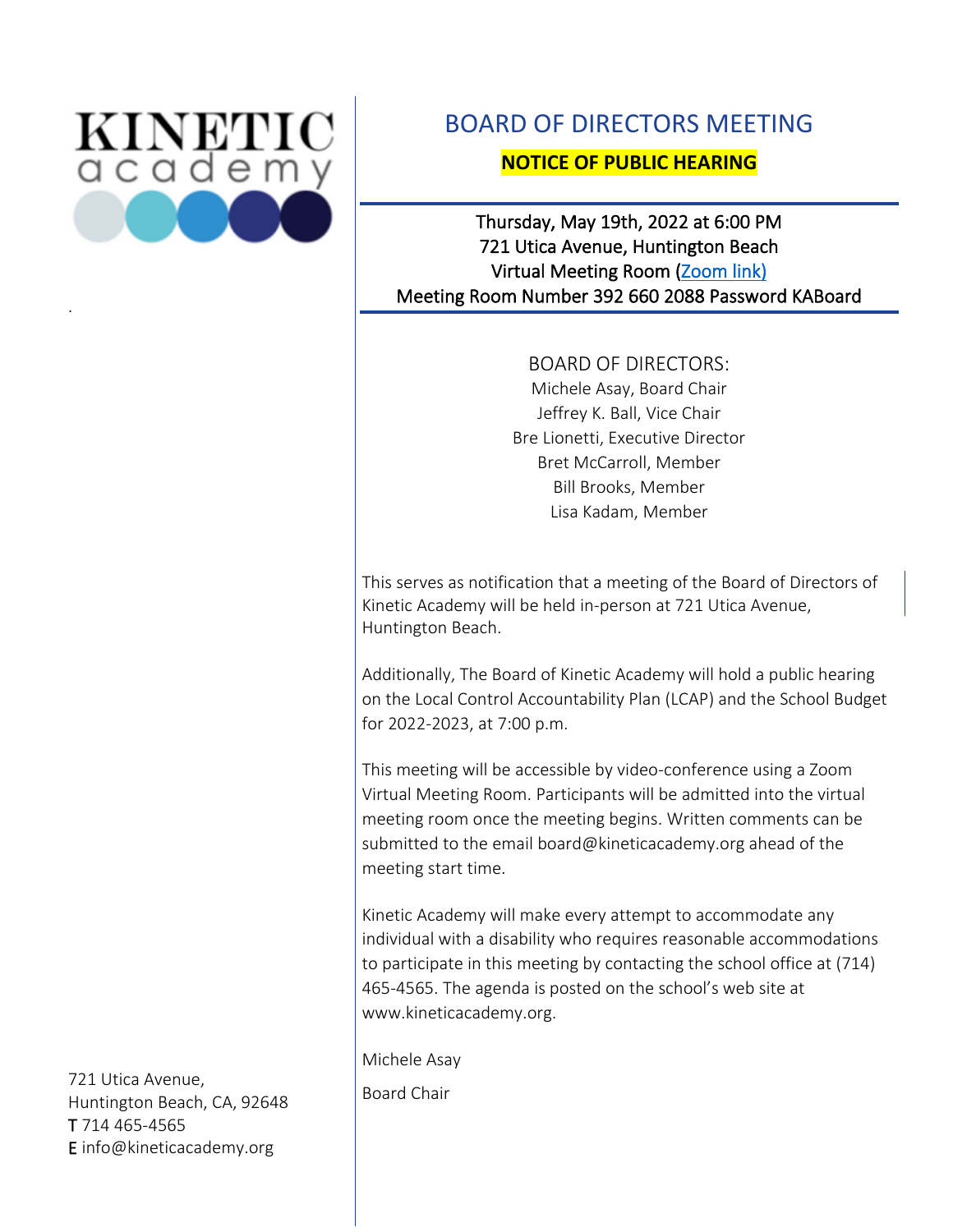#### CO. Call To Order 6:00pm

#### i. Members Present

#### ii. Procedural Overview

*Kinetic Academy is a public entity subject to the Brown Act and meetings are conducted according to Robert's Rules of Order. Certain provisions of the Brown Act have been waived under Executive Orders of the State Governor.*

## PA. Preliminary Actions

#### i. Agenda Adoption

| An action to approve the agenda for this Regular Meeting on May 19th, 2022 |
|----------------------------------------------------------------------------|
|                                                                            |

#### ii. Prior Meeting Minutes: March 17th, 2022 *An action to approve the meeting minutes from the March 17th, 2022Regular Meeting*

#### ii. Prior Meeting Minutes: April 21, 2022

*An action to approve the meeting minutes from the March 17th, 2022Regular Meeting* 

#### OC. Oral Communication All Agenda Items

*The public is invited to address the Board. Please indicate your desire to speak by going to the Participants tab and click on "Raise Hand". Your name will be called and your microphone will be unmuted when it is your turn. Be advised that per public policy individual board members are not allowed to respond directly to your comments and each speaker is limited to 3 minutes. Written comments can be submitted to the email [board@kineticacademy.org](mailto:board@kineticacademy.org) by 1 hour ahead of the meeting start time.*

#### OR. Organizational Reports & Updates

| i. Special Education Report   |                                        | George    |
|-------------------------------|----------------------------------------|-----------|
| ii. Executive Director Report |                                        | Lionetti  |
| iii. Facilities               |                                        | Asav      |
| iv. Financials                |                                        | S. Warner |
| v. Local Site Council Report  |                                        | lsc       |
|                               | vi. Kinetic Parent Organization Report | KPO       |
|                               |                                        |           |

#### PH. Public Hearing 7:00pm

 *California Education Code (EC) sections 52060, 52066, and 47606.5 require all LEAs, which include school districts, county offices of education (COEs), and charter schools, to develop and adopt an LCAP on or before July 1st of each year. The Final LCAP and Budget for 2022-2023 will be adopted at the regularly scheduled board meeting on Thursday, June 16th, 2022*

| ii. Presentation of the 2022-23 School Budget                     | Lionetti |
|-------------------------------------------------------------------|----------|
|                                                                   |          |
| Presentation of the 2022-23 Local Control and Accountability Plan | Lionetti |

#### iii. Public Comment

*The public is invited to address the Board with questions or comments relating to the Public Hearing topics.*

### iv. Adjourn Public Hearing

### DI. Discussion Items and Special Reports

i. Field Study Policy Brooks

## AI. Action Items

*.*

| i. Independent Education Evaluation (IEE) Board Policy. |       |  |
|---------------------------------------------------------|-------|--|
|                                                         |       |  |
|                                                         | F/O/A |  |
|                                                         |       |  |
|                                                         |       |  |

#### ii. Spring P2 Budget Revision

M\_\_\_\_\_\_\_\_\_  $S$ M\_\_\_\_\_\_\_\_\_  $S$ 

F/O/A\_\_\_\_\_\_\_\_\_/\_\_\_\_\_\_\_\_\_/\_\_\_\_\_\_\_\_\_  $F/O/A$  $M$  $S$  $F/O/A$